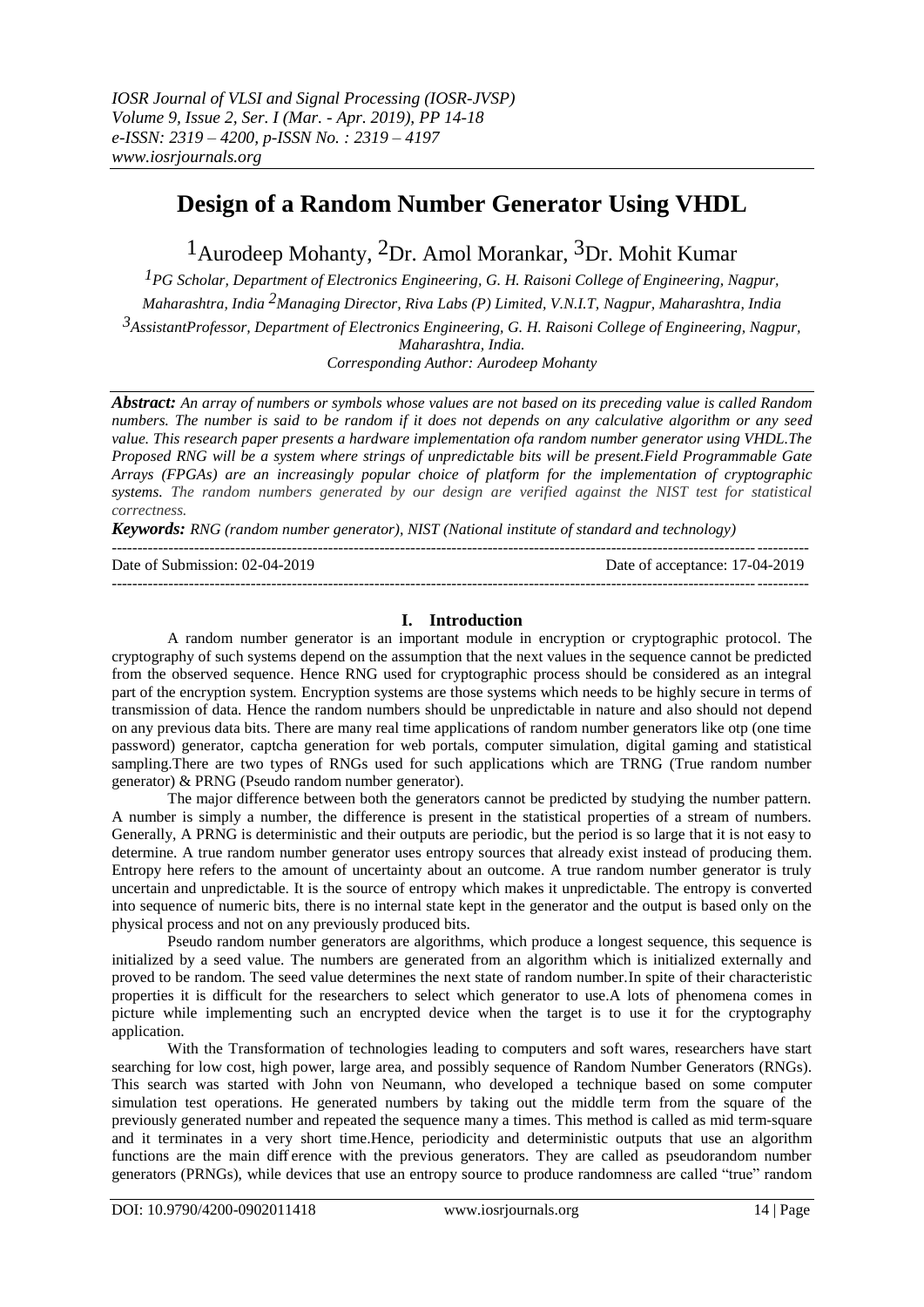number generators (TRNGs).

The implementation part consist of designing the module in software first and then jump towards hardware implementation. Hardware random number generator gives good throughput as well as are good in practical real time operations. One of the major criteria in RNG is to select an encryption algorithm which will make the post processing structure of the module. The post processing unit in RNG plays a major role in statistical improvement of the system as well as improving the randomness. A postprocessor should be designed in a highly complicated manner to get a secure encrypted data. The design algorithm can be a hash function, xor corrector, Von Neumann corrector, or any linear compression technique, depending on throughput and implementation platform.

From a practical application point, it is necessary that RNGs be made using a common cheap silicon process. Moreover, it is highly desirable to design a RNG using purely digital implementation technique because analog circuitry gives an easy hand to the attackers to disturb the encryption and also easy prediction of numbers become possible. Hence, digital circuitry allows for easier integration with digital processors and also makes it easy to design a RNG on popular platforms like FPGAs and CPLDs.FPGAs can be reprogrammed after manufacturing, due to their programmable nature they are an ideal fit for many different markets. Xilinx is the industry leader of such models and provide comprehensive solutions regarding FPGA devices. After implementation of a cryptographic module one should also go through the statistical property check to determine the randomness in the output. There are few tests for such statistical property check like NIST and Die hard test.

The module should pass all the NIST test to undergo implementationin FPGA development kits. In this paper we have presented an implementation of a completely digital random number generator based on FPGA platform.The proposed module consist of two counters as synchronous and asynchronous counter, one D flip flop , Post processing unit and a key generation unit connected parallel to the encryption block. The system is designed for testing purposes and produces an encrypted output of 32 bit.

### **II. Implementation**

The above mentioned blocks are implemented in VHDL codes and the simulation is studied in Xilinx ISE platform. The First step is to design a 8 bit asynchronous counter. The asynchronous counter is responsible for the counting the binary bits and then selecting the higher and lower frequency. These frequency are connected to the D flip flop inputs. The 32 bit synchronous counter is connected to the key generation unit of the system which is used here for producing key logics. The key structure is of 32 bits. The operation undergoes by sub division of the 32 bits in 4 bit each stream into 8 blocks. These eight blocks are xor-ed with each other and make a string of data. Again the string of data undergoes the same xor operation and the cycle continues for four times. More the number of cycles more will be the complexity level of the system. Our main objective is to make a highly complex algorithm which won't be easy to deceive.

Once we get the key logics, now the task is to connected the block with the encryption unit. The encryption unit is 32 bit system made by cryptographic s-box algorithms. The two inputs of 32 bit each are connected to key unit output and synchronous counter output. Hence the post processing block to produce encrypted bits of random numbers.



The above figure 1 is the proposed architectural design of the desired random number generator. The above blocks are connected in the same manner as it is shown. The s-box block is the encryption unit. This paper is a contribution to the theory of random number generator based on testing purposes for any kind of digital circuits and digital sampling. After discussing several misconceptions arises regarding the encryption unit. To be more specific, the old traditional method of designing a post processing unit is through by a xor corrector and a Von –Neumann corrector. A designer must keep in mind about the bit date standards and frequency concepts while designing a post processing unit. Other related standards are resilient function, extractor function, cryptographic hash functions. Any data encryption standard or stream cipher can be used to design a key algorithm, provided they should not decrease the bit rate of the system. Here we have introduced a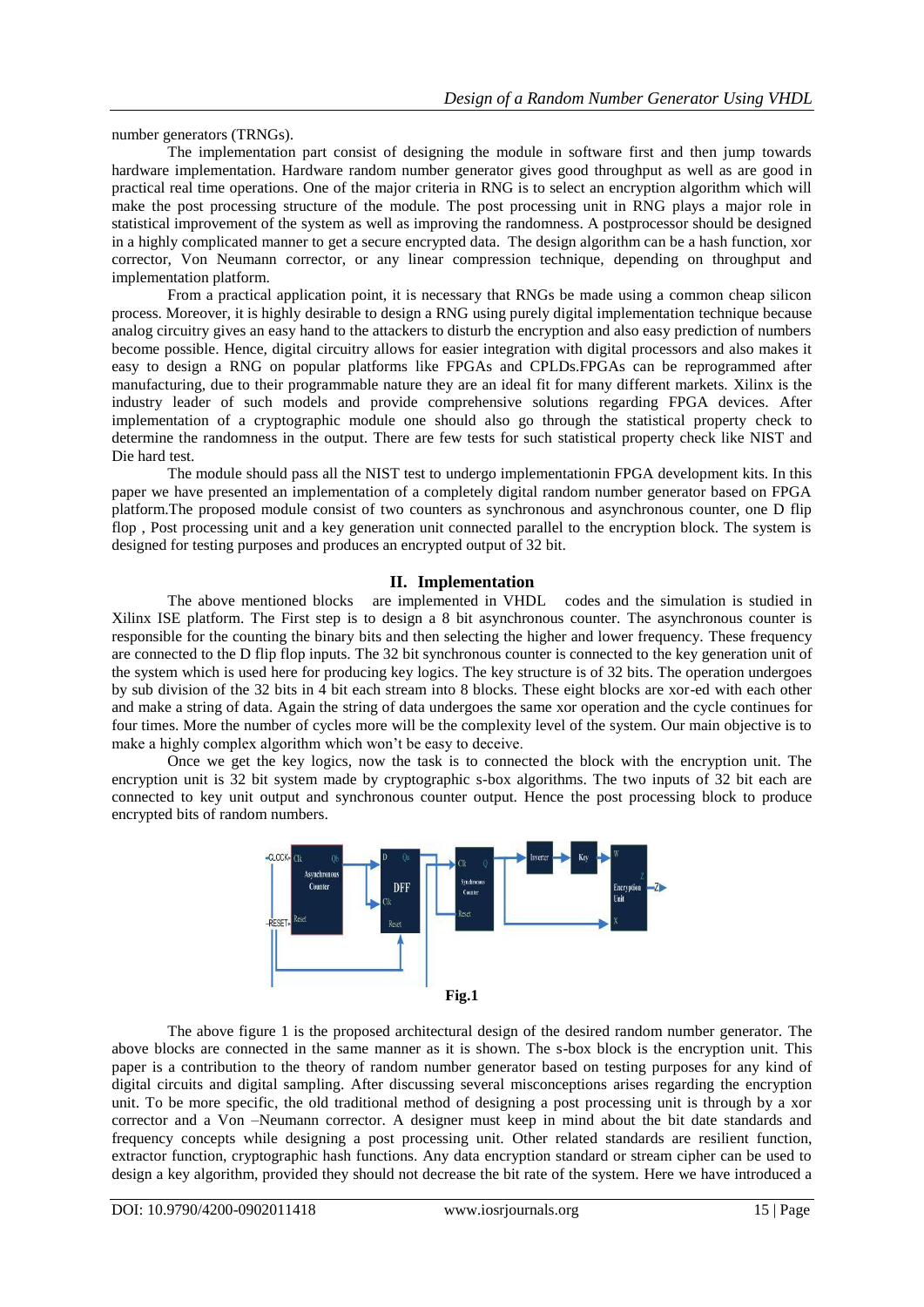hummingbird cryptographic algorithm, this algorithm is also based on xoring of the bits but it maintains the bit rate. The counter output is connected to an inverter and the output is directly given to the key generation unit.

A 32 bit key generation unit is hence derived by splitting and xoring the bits with one another. The output analysed shows that the bits are random in nature with a good throughput. This key is then carried away by the s-box algorithm and is dependent on the output after integration of both the blocks. The s-box is here is the encryption part of the system. The input is of 32 bit from synchronous counter, this counter input is further xored with the key output bits, which are also 32 bits. The operation inside the encryption block is carried away again similar like the key generation unit.

The 32 bits are sub-divided and stored in blocks of 4 bit each. And then the 4 bit data undergo xor operation with one another. This process continues for four rounds and then a linear transform algorithm is applied. This transform algorithm is a mathematical expression where the bits are shifted and then added by the original bit. The designer should always keep in mind that whatever the input is the output bit rate should not decrease. This always effect the throughput and delay in random outputs. The final step left here is the integration of all the blocks in ISE platform. Mentioning signals and port mapping the inputs and outputs similar to the block diagram shown in figure 1. The below mentioned RTL view is from 14.7 ISE design suit.



The above figure 2 is the RTL view of the proposed design. The design parameters have been set according to the FPGA development board we are using. Once the system is ready to work, the major step comes in the picture which is the functioning of post processing unit. The post processing unit in a random number generator is the major unit and plays the most important role in the system as is gives a proof of letting the designer know about whether the numbers generated are random in nature or not. And if the numbers are random then it should pass few tests. NIST(national institute of standard and technology)or Die hard test are the tests used to check the randomness of a sequence of numbers. NIST test provides a statistical test suite for random number generator and pseudo random number generator used in cryptographic applications. The generator output must be unpredictable in the absence knowledge of the input. NIST tests are useful in determining whether or not a generator is suitable for a particular cryptographic application. Each test has a separate and unique mathematical algorithm. These procedures are useful in detecting deviations of a binary sequence of randomness. Yet it is obvious that certain failures will definitely occur in random numbers test. It totally depends on the tester to perform the test perfectly and also do the correct interpretation of the test results. This paper will also focus on all the test results and the p-value obtained in each tests. Provided there is a uniqueness in each tests and the way to perform it.

#### **III. Simulations**

The below figure 3 and figure 4 are the simulation results of the designed random number generator in Xilinx ISE design suit. Here we can see the variations in signals from all the 32 pins. The next simulation figure shows the unsigned decimal numbers, where it is clear that the following numbers generated are random and unpredictable.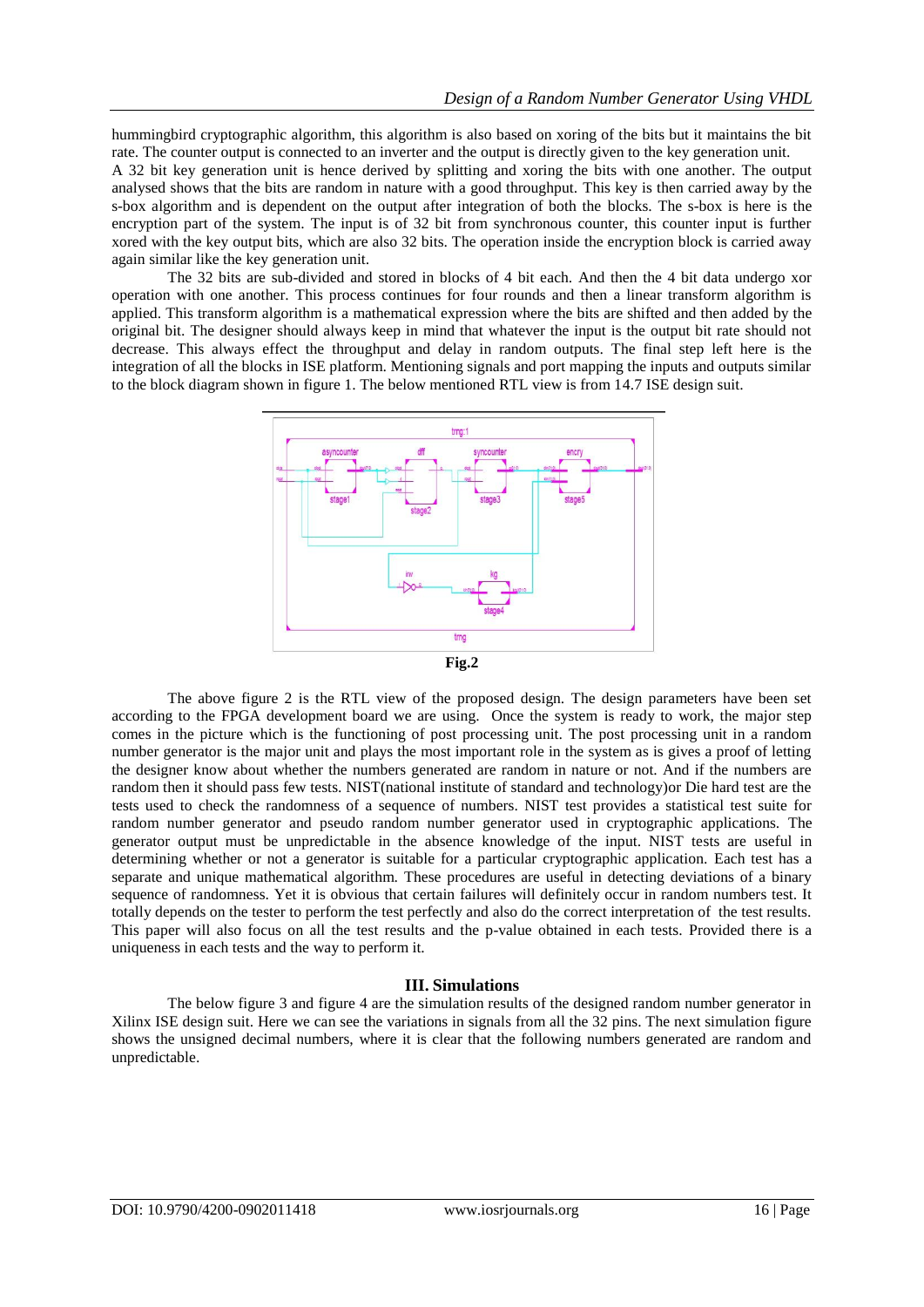

#### **IV. Result Analysis**

The above description about the design aspects of random number generator in VHDL is properly mentioned with all the block descriptions and algorithms used. The below mentioned simulation results are from Xilinx ISE design suit. Hence a random number generator of 32 bit working in 404.08 MHz frequency is designed and implemented in Spartan 3e FPGA development board.

## **V. Conclusion**

We have presented a fully digital 32 bit random number generator for testing and cryptographic applications working on FPGA platform. This device has passed all NIST statistical tests and the results have been mentioned in the following table.

| <b>P-VALUES</b> |
|-----------------|
|                 |
|                 |
|                 |
|                 |
|                 |
|                 |
|                 |
|                 |
|                 |
|                 |
|                 |
|                 |
|                 |
|                 |
|                 |
|                 |

#### **Table No.1**